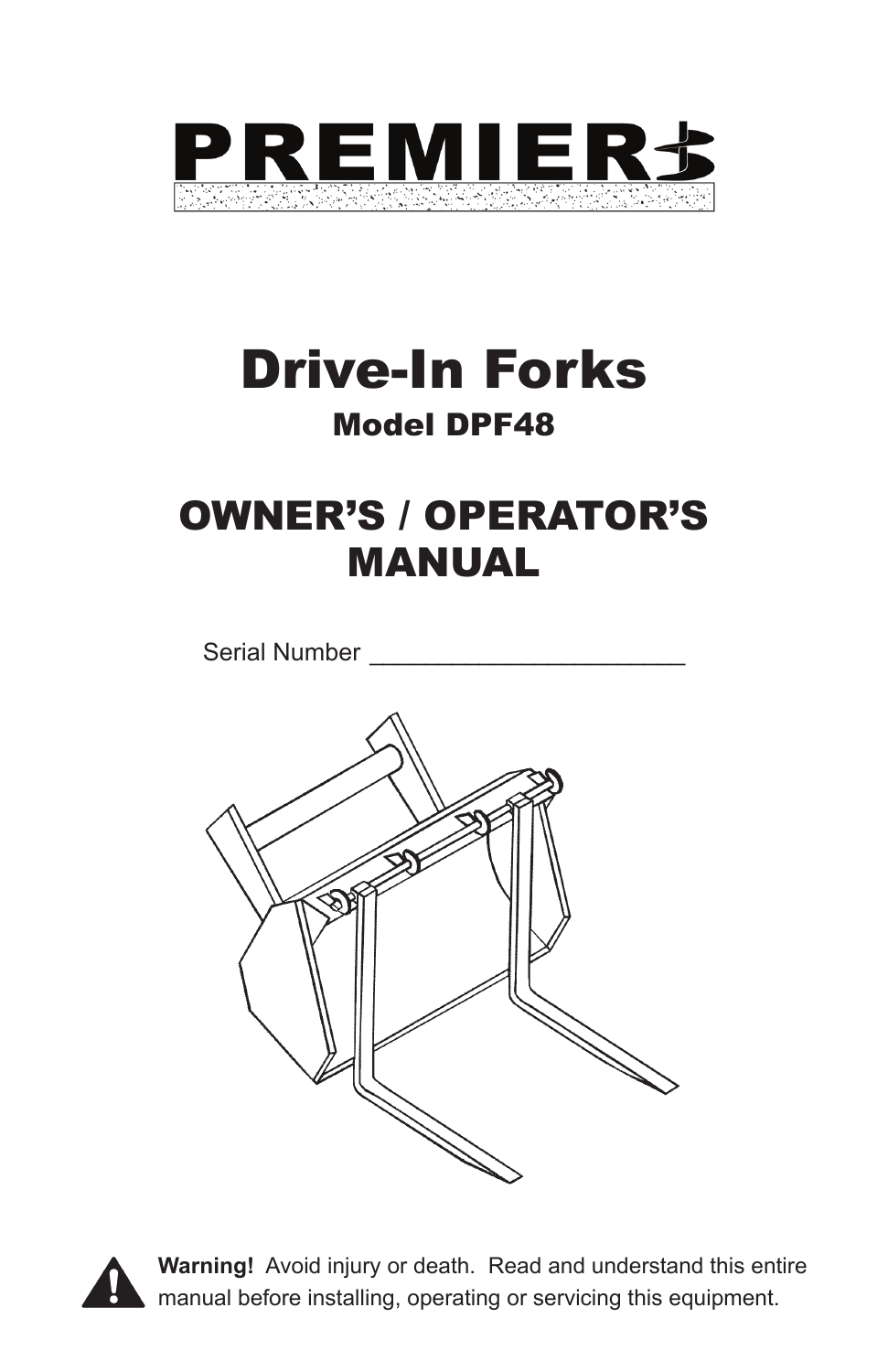## **TABLE OF CONTENTS**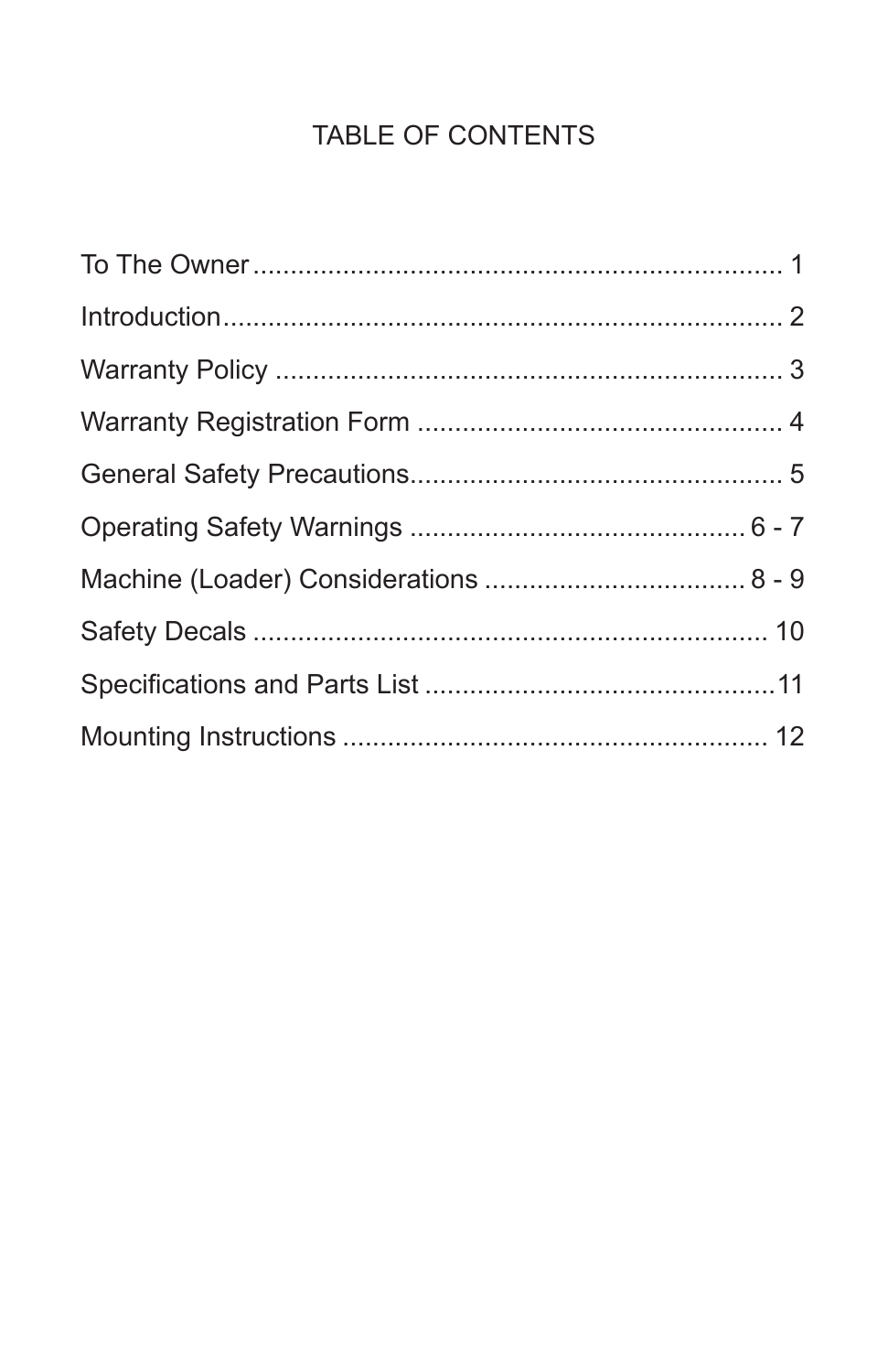## *Congratulations on the purchase of your PREMIER Drive-In Forks.*

You have invested in a quality piece of equipment backed by people with years of experience. But only by proper installation, operation, and maintenance can you expect to receive the dependable performance and long life for which the attachment was designed.

This operator's manual contains information regarding the installation, operation, safe use, and maintenance of your Premier Drive-In Forks. Please be sure all operators study this manual carefully and keep it on file for future reference.

After reading this manual, if you have any questions about your Premier Drive-In Forks please contact us as follows:

| Toll Free: | $(866)$ 458-0008         |
|------------|--------------------------|
| Local:     | $(260)$ 456-8518         |
| Fax:       | $(260)$ 456-6868         |
| Web:       | www.premierauger.com     |
| E-Mail:    | contact@premierauger.com |

Premier strives to provide superior products and the highest level of customer service. If you have any suggestions on how we can improve for the future, we would appreciate hearing from you.

Thank you for putting your trust in Premier.



2707 Lofty Drive Fort Wayne, IN 46808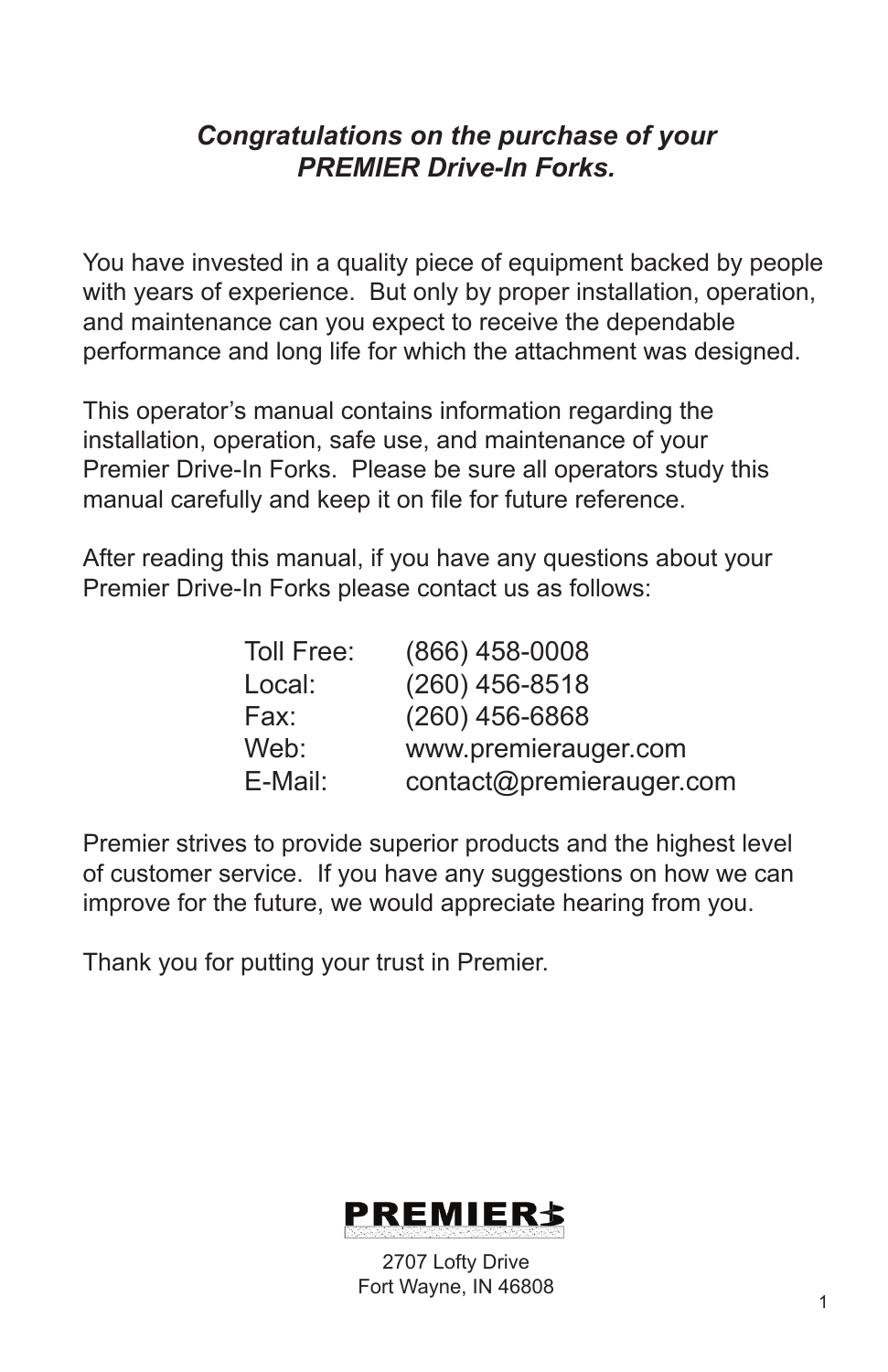Drive-In Forks are intended for use as a utility tool on Tractor Loaders and Tractor Loader/Backhoes. They are designed for intermittent lifting and carrying of rigid loads. The easy installation and removal from existing equipment make the forks practical for use in a wide variety of job site applications where alternative methods may not be available or practical.

Their safe and productive use requires consideration of three factors:

- Fork Limitations
- Operating Procedures
- Machine Capabilities

Each of the above will be discussed in the sections that follow.

Although fork attachments are highly flexible in how they can be used, there are physical limitations which must be recognized. They do not provide all of the capabilities of more expensive, specialized machines designed specifically for this use.

Lift Truck operation, particularly over rough terrain, can be extremely hazardous. Therefore it is crucial to understand the dangers involved and proper operating procedures. Based on many years of experience, handling a variety of loads under a broad range of conditions, it is possible to identify situations that are unsafe. In addition to carefully reading this manual, we recommend reading your machine's safety manual. As the manufacturer, we have no direct control over the equipment application, operation, inspection, or maintenance. Therefore, it is YOUR responsibility to use good safety practices in all of these areas.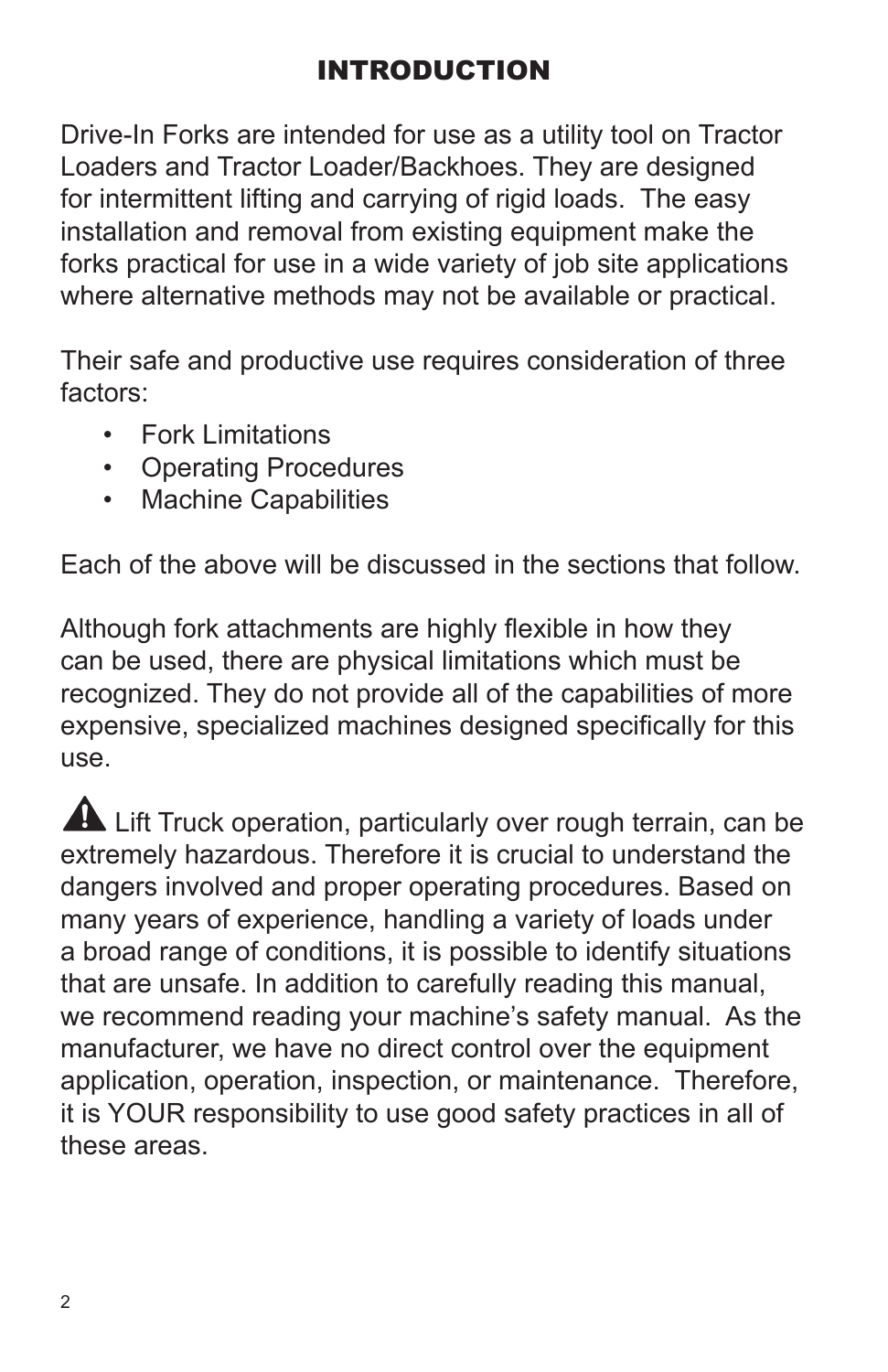#### **Model #\_**\_\_\_\_\_\_\_\_\_\_\_\_\_\_\_\_\_\_\_\_\_\_\_\_\_\_\_\_\_ **Serial #**\_\_\_\_\_\_\_\_\_\_\_\_\_\_\_\_\_\_\_\_\_\_\_\_\_\_\_\_

Premier warrants its Drive-In Forks to be free from defects in material and/or workmanship during a Warranty Period of 12 MONTHS, in accordance with and subject to the terms and conditions of this Limited Warranty.

#### **Warranty Period**

The Limited Warranty is provided only to those defects that occur during the Warranty Period. The Warranty period begins on:

- a) The date of initial purchase by the end user.
- b) The date the product is first leased or rented.

#### **Warranty Performance**

To make a claim under this warranty, contact the dealer purchased from, who will then obtain written return authorization from Premier. All warranty returns must be accompanied by a Premier Return Authorization.

#### **Remedy**

During the applicable warranty period Premier at its option will repair or replace, free of charge, any product determined by Premier to be defective. Such repair or replacement shall take place at a location designated by Premier.

#### **Exclusions From Warranty Coverage**

- 1. To qualify for warranty performance the complete unit must be available for Premier's inspection in its original "failed" condition.
- 2. There is no warranty against failures caused by or related to alterations or modifications made without the express written consent of Premier.
- 3. Under no circumstances shall Premier be responsible for the cost of labor for field replacement or repair, nor for damage caused by accident, misapplication, abuse, misuse, operator error, or environmental elements.
- 4. This warranty does not apply to parts subject to normal wear, nor to damage caused by the failure to perform recommended maintenance or to replace worn parts.
- 5. Under no circumstances shall Premier be obligated for the cost of any repair or replacement by anyone other than Premier, without its express written consent.
- 6. Failure to return the Warranty Registration may void the Warranty.

#### **Limitations And Exclusions**

This warranty is in lieu of all other warranties written or oral, express or implied, statutory or otherwise arising by operation of law, including any warranty of merchantability or fitness for purpose.

The liability of Premier arising out of the supplying of any product covered by this warranty contract, negligence or otherwise shall not in any case exceed the cost of parts or labor required to rebuild or replace such defective product, together with the transportation costs attributable thereto. Upon the expiration of the applicable warranty period herein specified, all such liability shall terminate.

This warranty constitutes the entire warranty of Premier, and no oral representations, warranties or guarantees by any agent of Premier, or the seller shall be binding on Premier, and no part of this warranty may be modified or extended except upon the express written consent of Premier.

#### **Improvements**

Premier continually strives to improve our products. Premier reserves the right to make changes or additions to any product without incurring any obligation whatsoever to make such changes or additions to products previously sold.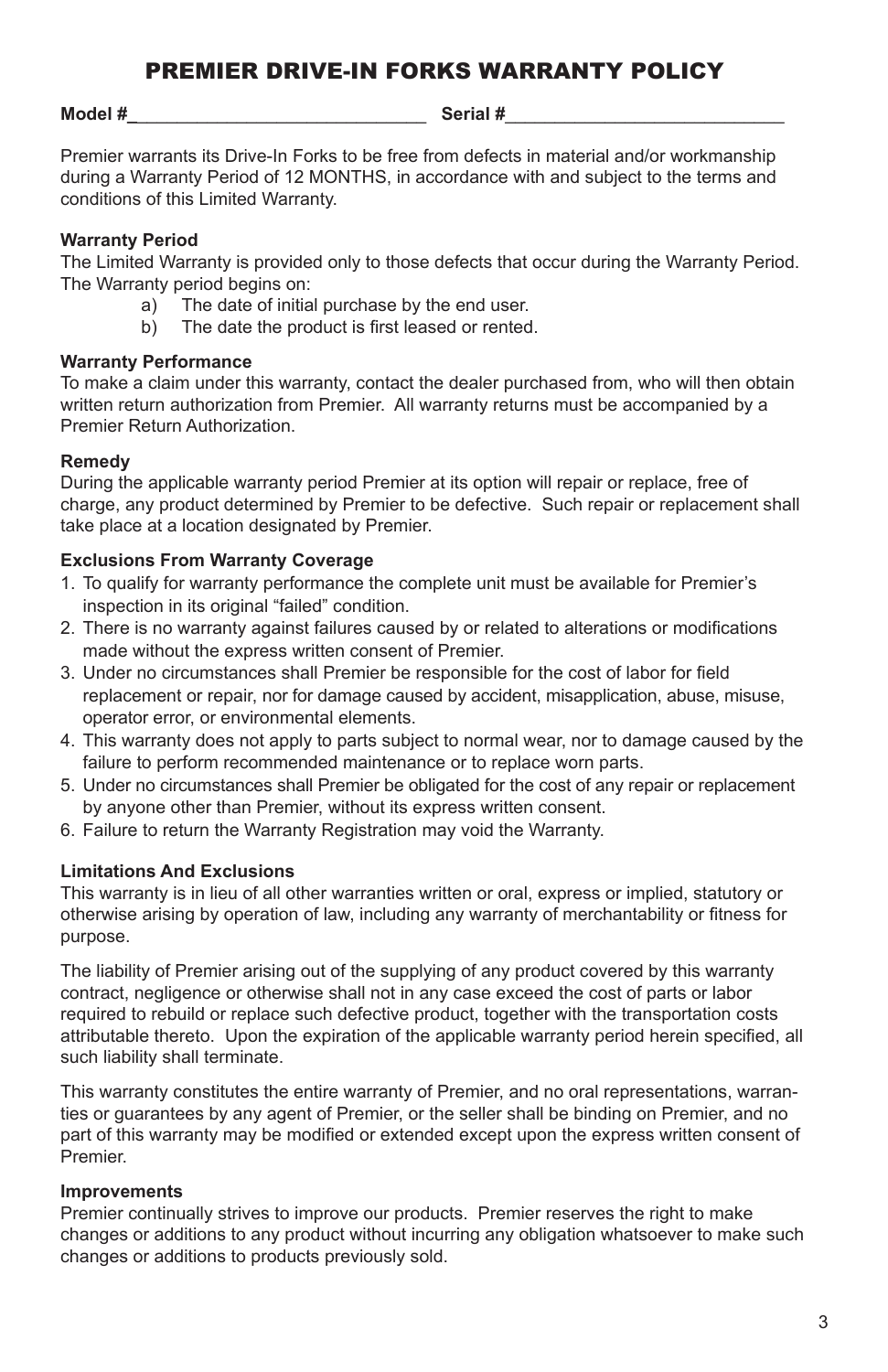### PREMIER DRIVE-IN FORKS WARRANTY REGISTRATION

| <b>Owner Information:</b>                  |                               |  |
|--------------------------------------------|-------------------------------|--|
| Owner's Name                               |                               |  |
|                                            | Company Name                  |  |
|                                            |                               |  |
|                                            |                               |  |
|                                            | Country _____________________ |  |
|                                            |                               |  |
| <b>Dealer Information:</b>                 |                               |  |
|                                            |                               |  |
|                                            |                               |  |
|                                            |                               |  |
|                                            |                               |  |
| Zip Code _________________________________ |                               |  |

#### **Installation & Application Information:**

These Premier Drive-In Forks will be mounted on:

These Premier Drive-In Forks have been accepted in good condition and I have been instructed by the dealer and/or read and understand the entire Operator's Manual for proper installation, proper and safe operation, preventative maintenance and service, warranty and all other information covered in the Operator's Manual. I also understand that all operators must read and understand the entire Operator's Manual.

| <b>Owners Signature</b> |
|-------------------------|
|-------------------------|

This page must be returned within 10 days of purchase to validate warranty.

**Mail To:** Premier, Inc. 2707 Lofty Drive Fort Wayne, IN 46808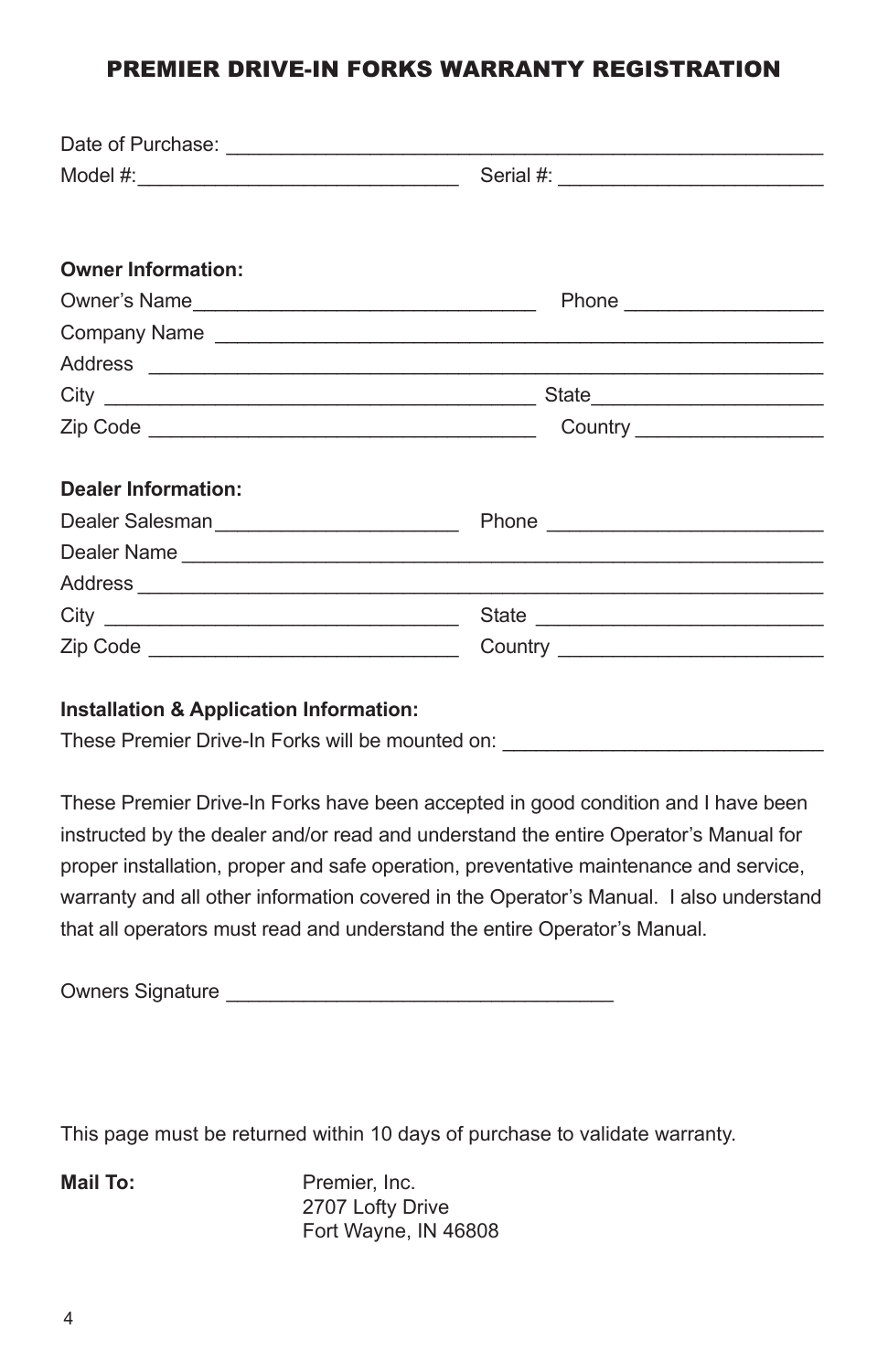## GENERAL SAFETY PRECAUTIONS

#### **SAFETY ALERT SYMBOL**



This is the Safety Alert Symbol used by this industry. This symbol is used throughout this manual to warn of possible injury. Be sure to read all warnings carefully. They are included for your safety and for the safety of others working with you. Failure to follow these instructions can result in injury or death.



All Operators of this equipment must read and understand this entire manual, paying particular attention to safety and operating instructions, prior to using the PREMIER Pallet Fork Attachment. If there is something you do not understand, ask your supervisor to explain it to you. Failure to observe these safety precautions can result in death or serious injury or serious equipment damage.



An operator must not use drugs or alcohol, which can alter his alertness or coordination. An operator taking prescription or over the counter drugs should seek medical advice on whether or not he can safely operate equipment.



Read all safety decals and safety statements in all manuals prior to operating or working on this equipment. Never alter or remove any safety decals or safety shields. Check this manual for location of these items and replace immediately if damaged or illegible.



Know and obey all OSHA regulations, local laws, and other professional guidelines for your operation. Know and follow good work practices when assembling, maintaining, repairing, mounting, removing, or operating this equipment.



Improper installation, operation, or maintenance of this equipment could result in injury or death. Operators and maintenance personnel should read this manual, as well as manuals related to this equipment and the host machine thoroughly before beginning installation, operation, or maintenance. **Follow all safety instructions in this manual and the that of the host machine.**



Know your equipment's capabilities, dimensions, and operations before operating. Visually inspect your equipment before you start, and never operate equipment that is not in proper working order with all safety devices intact. Check all hardware to ensure it is tight. Make certain that all locking pins, latches and connections are properly installed and secured.



Never perform any work on the attachment unless you are authorized and qualified  $\blacktriangle$  to do so. Always read the operator service manual before any repair is made. When making repairs, use only the manufacturer's genuine parts, following authorized instructions. Other parts may be substandard in fit and quality. After completing maintenance or repair, check for correct functioning of the pallet fork attachment. If not functioning properly always tag "DO NOT OPERATE" until all problems are corrected.



Always work on a level surface in a well lit area. Use properly grounded electrical outlets and tools. Use the correct tools for the job at hand. Make sure they are in good condition for the task required. Wear the protective equipment specified by the tool manufacturer. Never work under a raised attachment. Do not wear loose clothing or any accessories that can catch in moving parts. If you have long hair, cover or secure it so that it does not become entangled in the equipment.



Know where utilities are located. Observe overhead electrical and other utility lines. Be sure equipment will clear them. When digging, call your local utilities for location of buried utility lines, gas, water and sewer, as well as any other hazard you may encounter. All bystanders should be kept a minimum of 10 feet away from working area. Never leave equipment unattended with the engine running, or with the attachment in a raised position.



Always choose hard level ground to park your vehicle on and set the brake so the machine will not roll.



Read and follow the specific Safety Precautions listed in the Installation, Operation and Service sections of this manual.



This manual covers the safe use, installation, operation, and service instructions for the pallet fork attachment only. Always read the operating and safety manuals prepared for your vehicle and any other attachments before using them.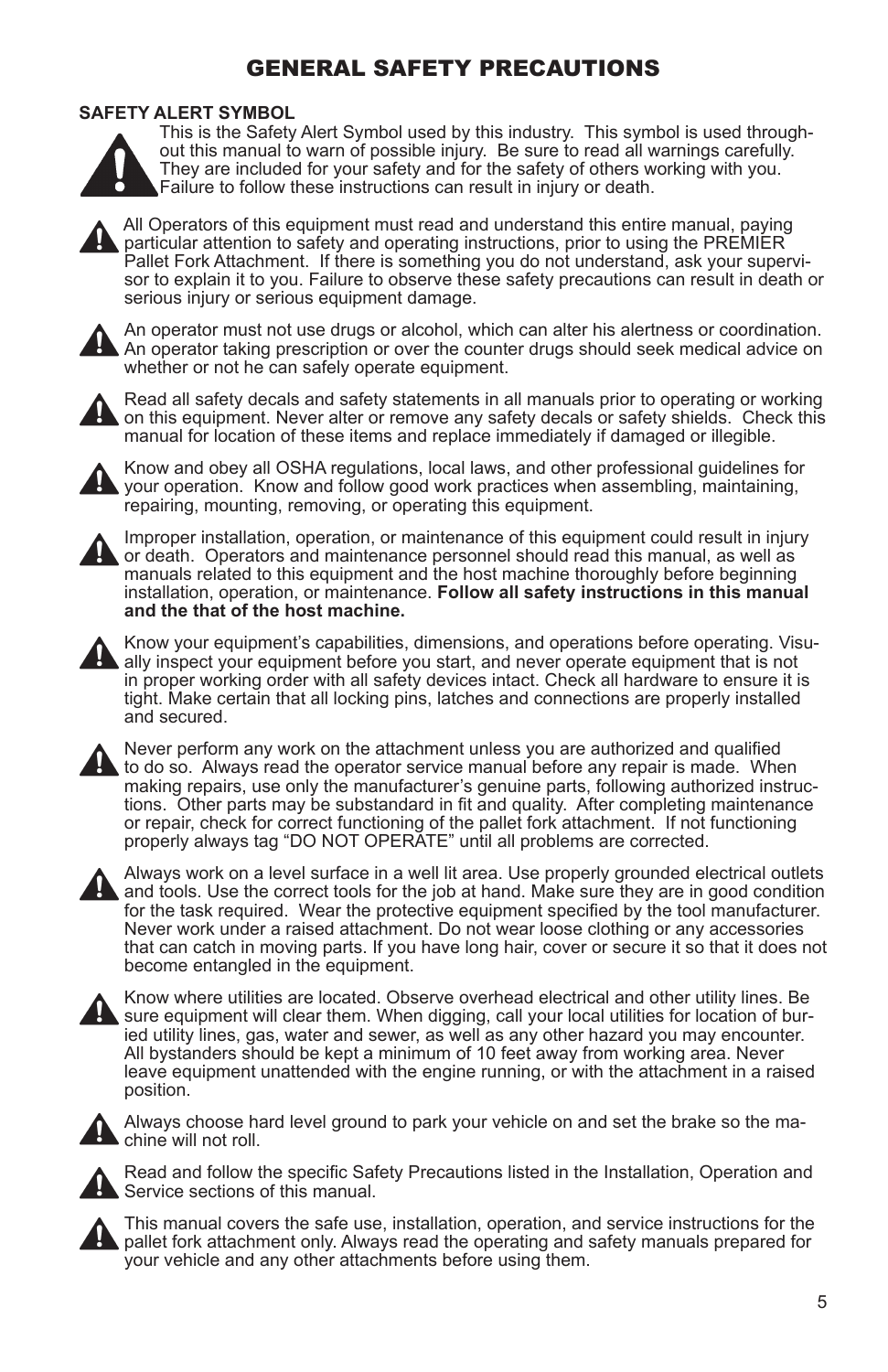## OPERATING SAFETY WARNINGS

Forklift operation can be very dangerous to you and to others nearby. Read carefully and become familiar with the following:



Keep in mind that the capacity of the machine can be greatly reduced by a number of factors, including:

- Operating on a grade, especially across a grade.
- Operating on uneven, soft, bumpy, or rough terrain.
- Under inflated tires.



Always inspect the load about to be lifted.

**A** Do not attempt to move a load that appears unstable.

**A** Double tiered loads are hard to control and should not be lifted.

If there is any question about being able to lift a load, stop and separate the load into smaller lifts.

Remember that the weight of the fork attachment is the same as carrying a partial load. In this case, operate the machine as if you were transporting a partial load.

Carry the load low - always at the lowest possible bucket height recognizing the irregularities in the surface of the working area.

Keep your speed low enough that you are in complete control at all times. Use smooth even motions.

**A** Operate your machine only from the operator's seat. Do not allow riders.

Sudden stops, starts, turns or changes in direction can cause the load to fall or the machine to overturn.

Keep others away from the operating area. Never allow anyone to stand in front of a fixed object.

If possible, plan to load, unload, and turn on flat ground.

If overloading causes the machine to start to tip - lower the load immediately.

If loads are to be rehandled, place stacking blocks under the loads.

Approach the load slowly and squarely. Keep fork tips straight and level.

**A** Engage the load by moving the machine carefully into position.

Make sure the load is evenly distributed between both forks.

Be sure that the forks are centered on the bucket.

When the load is against the fork back rest, tilt the forks back to the "carry" position.

**A** Tilt the load only enough to clear obstacles while moving.

If you must move the load with the forks raised above the lowest carry position, move slowly and use extreme caution.

A Adjust the width between the forks to the widest setting allowed by the load.

 $\triangle$  Be certain that the load is secure.

Do not drag a load.

When carrying a suspended load, avoid sudden starts, stops, and turns. Use a tether to restrict the movement of a suspended load.



WARNING! When carrying drums, cylinders, reels, pipe or other round objects, tilt the forks back and use a tie-down or tether if necessary to secure a load.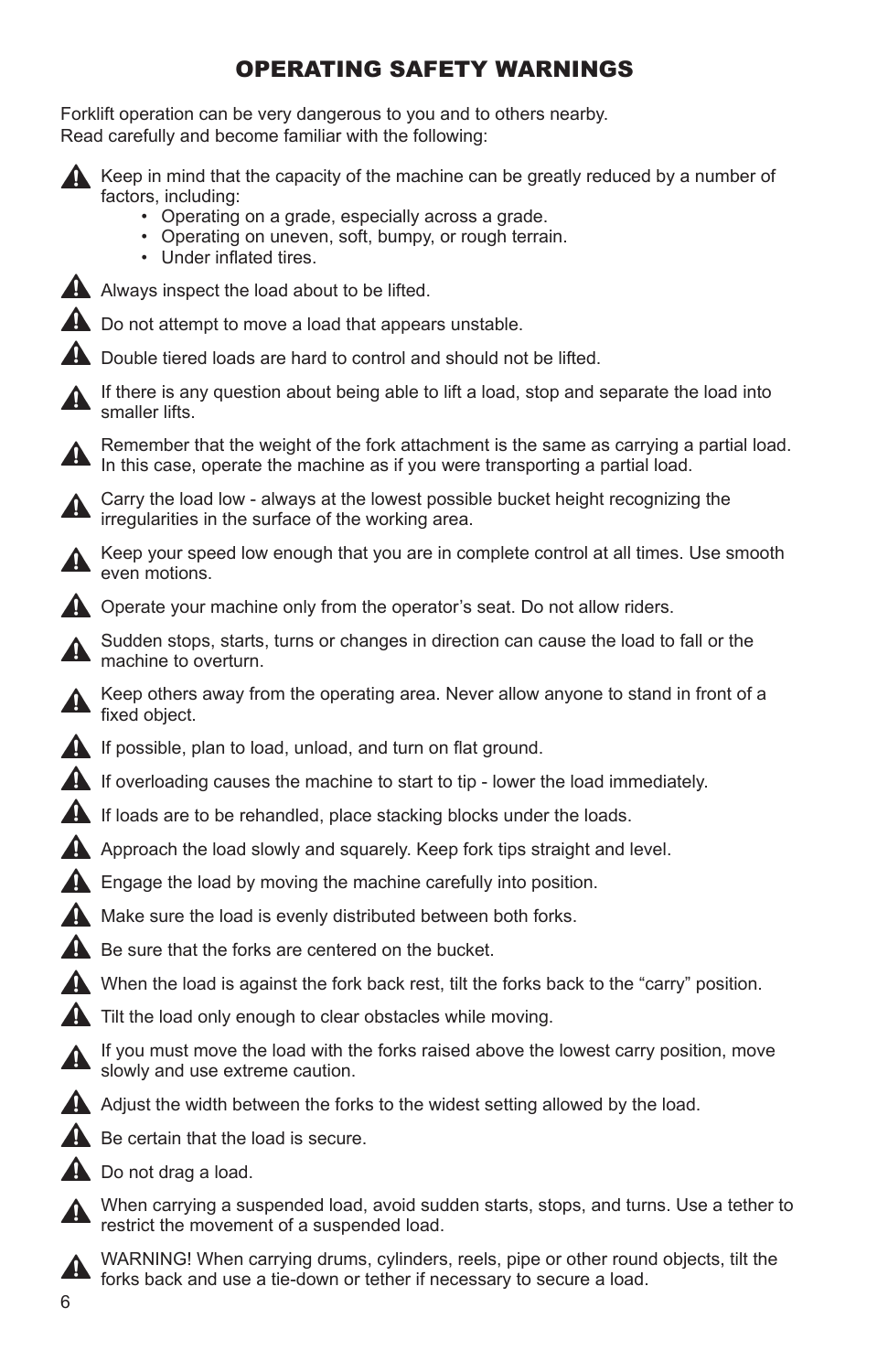## **OPERATING SAFETY WARNINGS** (CONTINUED)



Use extra care when handling long, high or wide loads. Be particularly watchful to avoid any contact with power lines.



Always watch your overhead and side clearance.



Always come to a gradual stop before reversing direction.

Be alert and careful when operating near the edge of a loading dock, embankment, ditch or ramp.

Whenever possible, two people should work together - one to operate the machine and **A** the other to direct and watch for danger and hazards. Always be sure that the observer on the ground stays well away from the machine and its load.



A Always maintain a safe distance between your machine and other machines.

Always use a signal person, if you cannot see the place where you will put the load.

Make sure that the place where you will put the load can take the weight of the load.

Use extreme caution when placing or stacking a load overhead. This practice is extremely dangerous. When carrying loads high, remember:

- 1. Use extreme caution because there may be workers or others in the area that you cannot see.
- 2. Keep the load as low as possible while maneuvering the machine into position.
- 3. Do not lift load until the machine is as close as possible to the place where the load will go.
- 4. Do not raise the load if the forks are tilted to one side or bent.
- 5. If your machine is equipped with outriggers, these should be lowered into position.
- 6. Use a signal person if necessary to help you safely place the load.
- 7. If there is any sign of instability, immediately lower the load and:
	- Restack the load on the pallet or break it into smaller loads.
	- If necessary, move the machine to a more stable, level position.

**WARNING!** The machine will become less stable as loads are raised.

Do not ram a hydraulic cylinder to the end of its stroke. The resulting jolt could spill the load.



Do not apply the full down pressure of the machine to the forks, it could cause damage to the tines, rod, or mounting brackets.



The fork attachment will not withstand any substantial side loading as could result from **A** life for analysism the time of a solid object while turning.

A Always watch out for the other guy.

- 1. Never let anyone near the pinch points of the machine including:
	- The pivot point of an articulated machine
	- The loader lift arms
	- The loader bucket
- 2. Never carry a rider.
- 3. Never use the bucket or the forks as a man-lift.
- 4. Never lift a load over the heads of other people.
- 5. Before you back up, look to be sure everyone is clear of the machine.
- 6. Make sure your backup alarm is working properly.
- 7. Always keep any signal person in view and well away from machine and its load.



**WARNING!** The fork tines are not attached to the bucket when raised, excessive bucket **EXECUTE IN A REPORT IN CONDUCT A REPORT OF SULTAN IN A REPORT OF SULTAN CONDUCT** FOLLOWS FOLLOWS FOLLOWS FOLLOWS FOLLOWS FOLLOWS FOLLOWS FOLLOWS FOLLOWS FOLLOWS FOLLOWS FOLLOWS FOLLOWS FOLLOWS FOLLOWS FOLLOWS FOLLOWS FOLL the forks rotating toward the operator. This is extremely unsafe.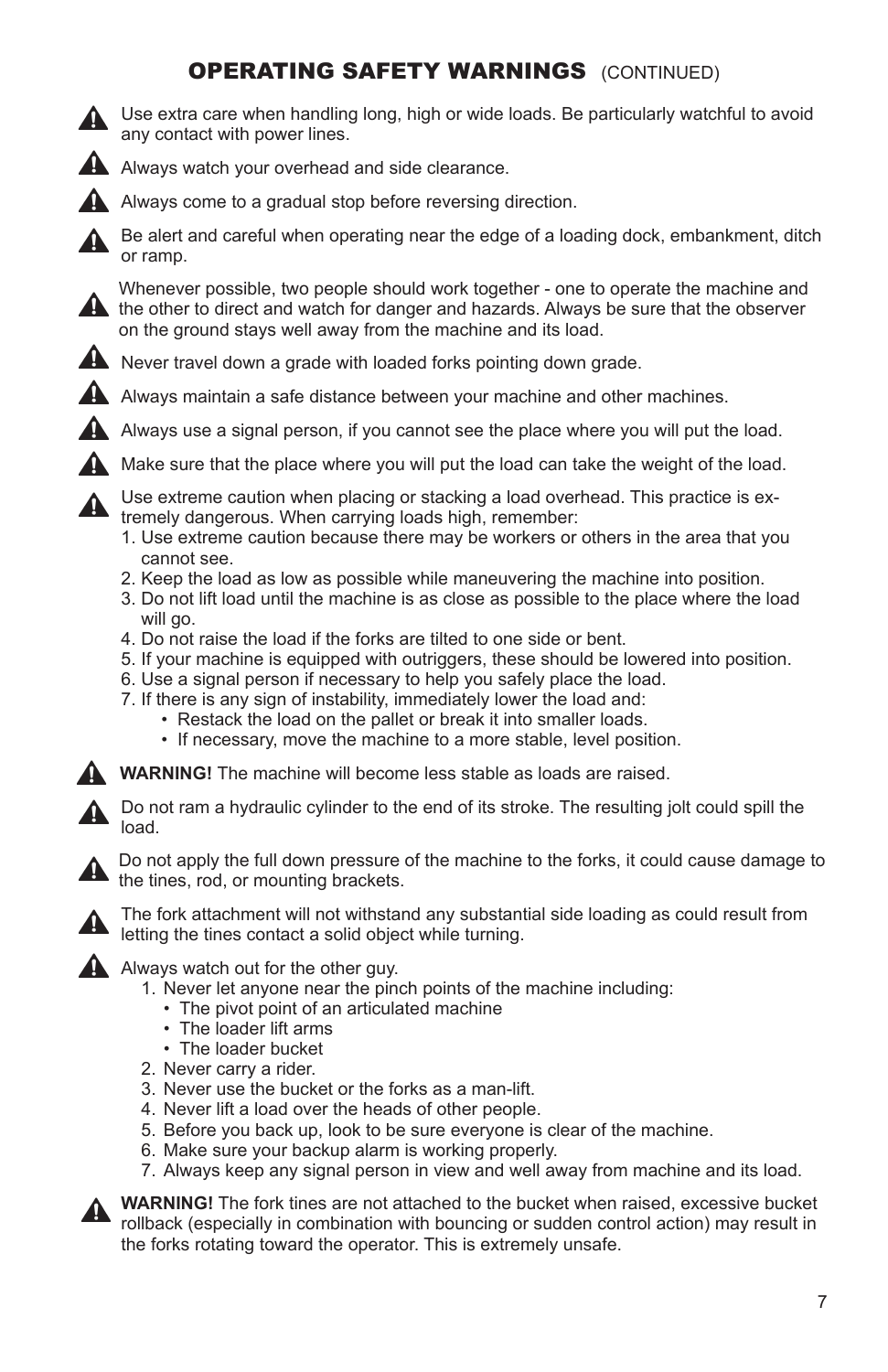## MACHINE (LOADER) CONSIDERATIONS

The fork attachment manufacturer has no positive control over the type and specification of the machine on which the attachment is applied. Only limited information is available on the loader with respect to machine stability, lift capacity, control characteristics, bucket shape and construction, dynamic behavior and flexing while on rough terrain, etc. Loaders are sold by a large group of domestic and overseas manufacturers who constantly upgrade and change their models without notification. The buckets are frequently supplied by other manufacturers.

Since the purchaser (owner) has detailed knowledge of the specific machine and the installed optional equipment, the purchase (owner) must take into account the characteristics that affect the fork tine performance and safety during operation.

It is essential that you check out the performance of the fork attachment after installation. A simple test, starting at low transport speeds and light loads, gradually increasing to establish the capabilities of the total unit, will establish safe operational load limits.

The lift and transport capacity of the fork tine is dedicated by a combination of the three following conditions:

- 1. The capacity of the forks.<br>2. The machine stability.
- 2. The machine stability.<br>3. The hydraulic system
- The hydraulic system design.

The last two are dependent on machine characteristics and will vary between models. The maximum lift capacity of the machine with the load located at the midpoint of the forks will be less than the standard capacity rating of the loader because of the weight of the forks and the increased lever arm resulting from mounting the forks out in front of the bucket. The actual reduction can only be determined by tests and/or actual measurements of the loader. The machine's maximum lift capacity is normally limited by machine stability, but units such as tractor loader/backhoes, with a great deal of weight attached to the rear, are limited by the hydraulic system design.

Most loaders have considerably more power to wrist (roll) the bucket than to lift a load. The forks may be damaged if full bucket wrist power is applied while the bucket is supported on a surface. Maximum lift capacity in this case is not limited by machine stability.

Machine stability is a critical consideration with respect to both the capability of lifting a load to the desired height and to the ability of the machine to transport over rough terrain. For productive and safe forklift operation, the machine should be provided with extra rear counterweights (as recommended by the loader manufacturer) to counterbalance the loads carried on the forks. The match of the fork model to the machine should be further verified if the machine is equipped with counterweights and its capacity therefore increased.

Stability is improved with:

- 1. Low center of gravity.<br>2. Long wheel base.
- 2. Long wheel base.<br>3. Balanced weight o
- Balanced weight distribution, which provides adequate weight at the rear to balance the load to be carried.<br>4. Relatively rigid susper
- 4. Relatively rigid suspension (including tire type and inflation)<br>5. A rigid front axle with articulated frame steering.
- 5. A rigid front axle with articulated frame steering.
- Rigidity of the frame, which reduces flexing and swaying.

In general the large loader models, designed for production work, have the best stability and are the least affected by optional equipment.

The bucket restricts the view of the forks, but a high and/or forward operator location will maximize the visibility.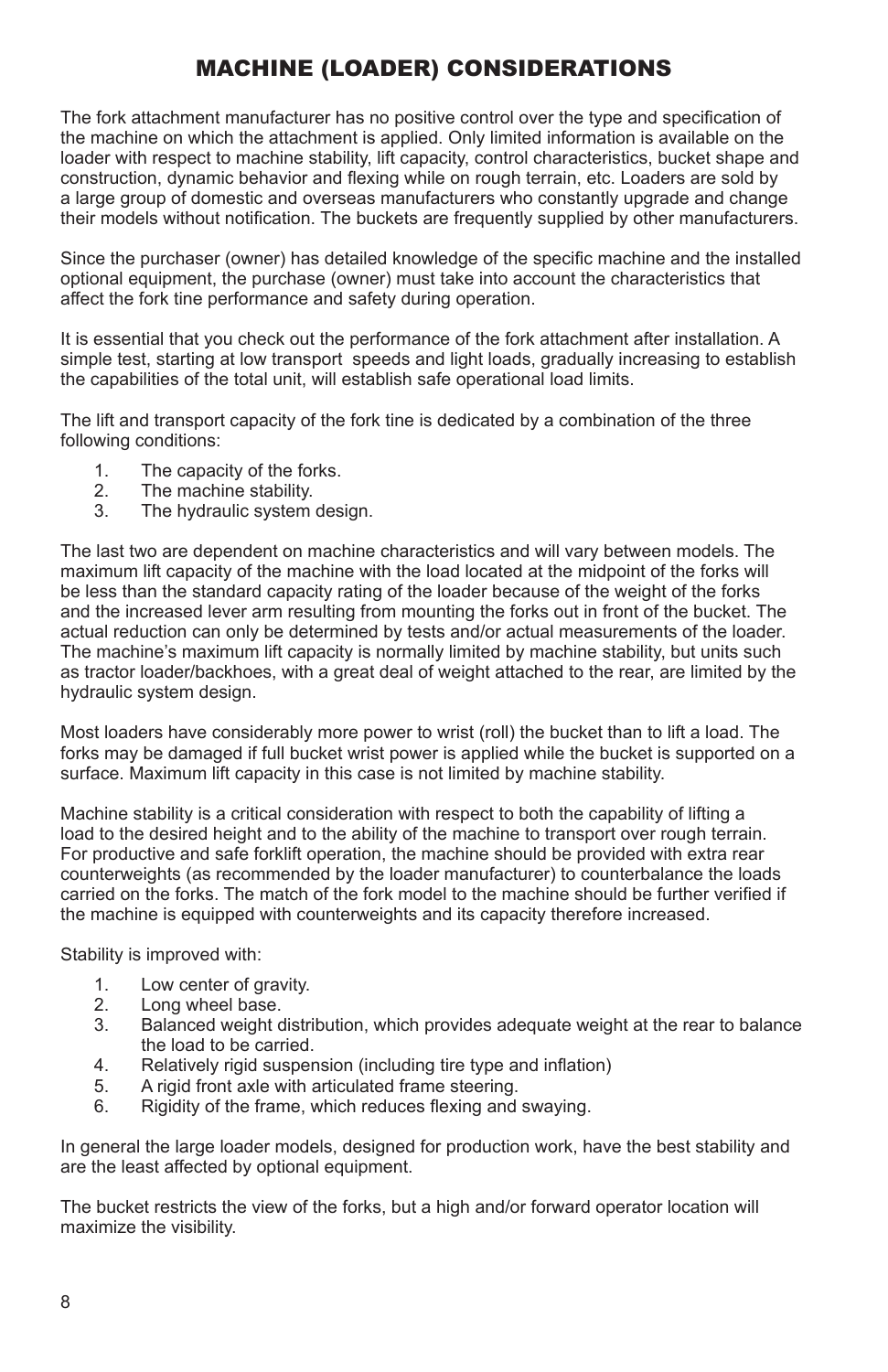Smaller sized units, utilized for general utility work, tend to have relatively high acceleration which can be dangerous if employed while carrying a load. The rated capacity for this type of unit is established by the manufacturers, often without reference to any national standards, and may suggest an optimistic performance above a safe operating level.

The smaller, lower cost utility machines do not utilize sophisticated control technology, resulting in sharp and fast control response, which makes positioning of the load more difficult. The bucket path for these machines approaching the maximum raised position curves back, increasing the danger of the load falling backwards onto the operator. Use of excessive bucket rollback at high lift must be avoided.



PREMIER Drive-In Forks Model DPF48 are not recommended for use on machines with operating weight of less than 3,500 lbs.

#### **TRACTOR LOADER**

- Limited stability, particularly while turning.
- Rocking front axle
- Bucket mounting arms relatively flexible. which can cause problems while propelling over rough ground.
- Medium to high speed.
- Highly variable lift capacity dependent on optional attachments, including additional rear counterweights and fluid filled rear tires.
- Capacity rating established by manufacturer (may be optimistic).
- Poor visibility of forks.
- Soft tires and short wheelbase magnify fore / aft pitching when traveling on rough terrain.
- In some cases may have ability to raise and roll bucket to the point where forks could become disengaged.

#### **TRACTOR LOADER / BACKHOE**

- Limited side stability.
- Machine length restricts maneuvering.
- Lift capacity limited only by hydraulic system because of weight added by backhoe.
- Capacity rating established by manufacturer (may be optimistic).
- Poor visibility of forks.
- Soft tires and short wheelbase magnify fore / aft pitching when traveling on rough terrain.
- In some cases may have ability to raise and roll bucket to the point where forks could become disengaged.

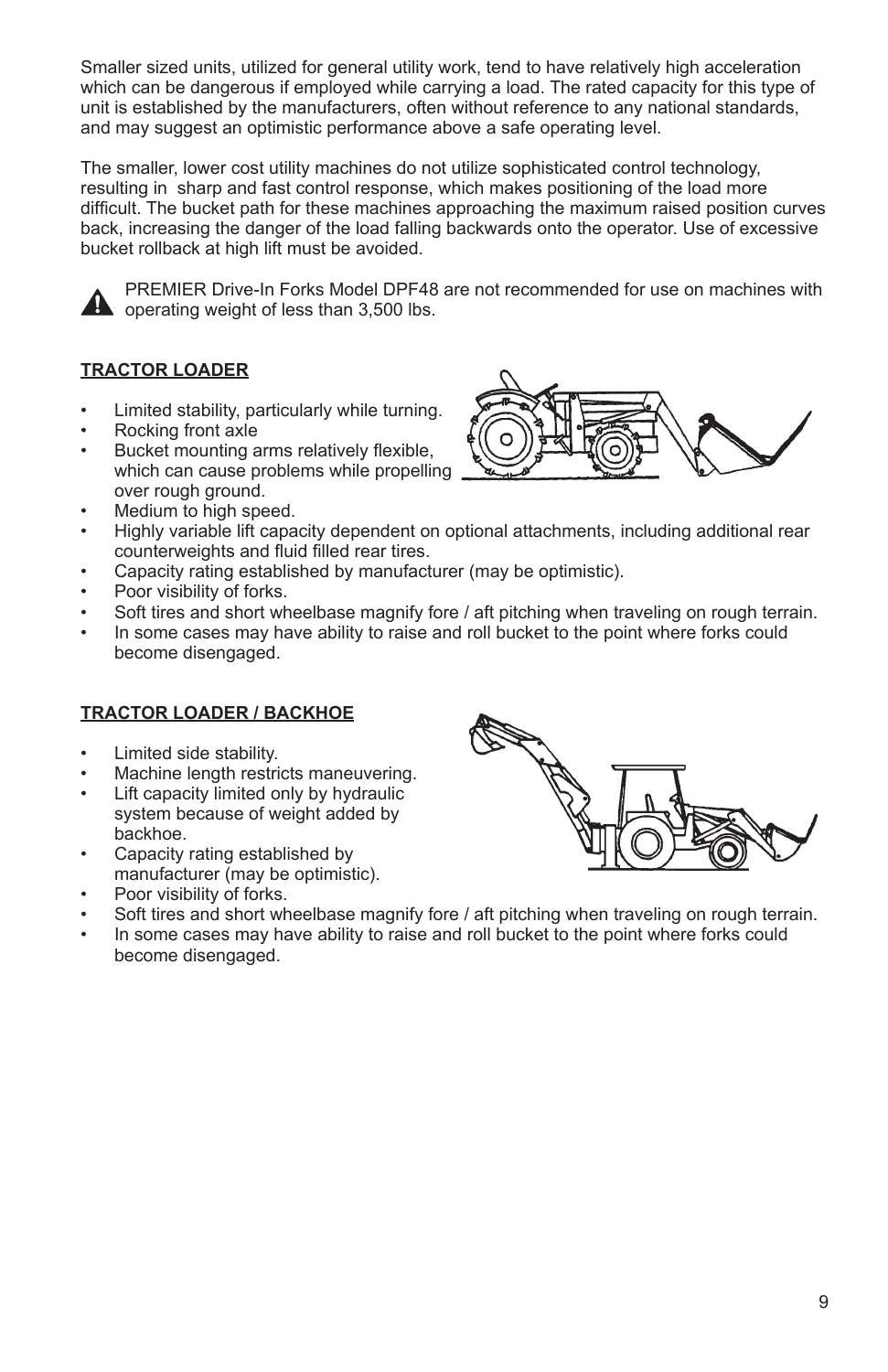## SAFETY DECALS

## **IDENTIFICATION & REPLACEMENT**

It is important to read all Safety Decals before operating the Attachment. They contain **in the important information you need to know for both safety and longevity.** 

#### **WORN, DAMAGED OR ILLEGIBLE SAFETY DECALS MUST BE REPLACED.**

- Keep all safety signs clean and legible.
- Replace all missing, illegible, or damaged safety decals.
- New Safety Decals are available from PREMIER.

#### **REPLACEMENT OF SAFETY DECALS**

- 1. Clean the area of application with non-flammable solvent, and then wash the same area with soap and water.
- 2. Allow the surface to fully dry.
- 3. Remove the backing from the safety decal, exposing the adhesive surface.
- 4. Apply the safety decal to the position shown in the diagram above and smooth out any bubbles.

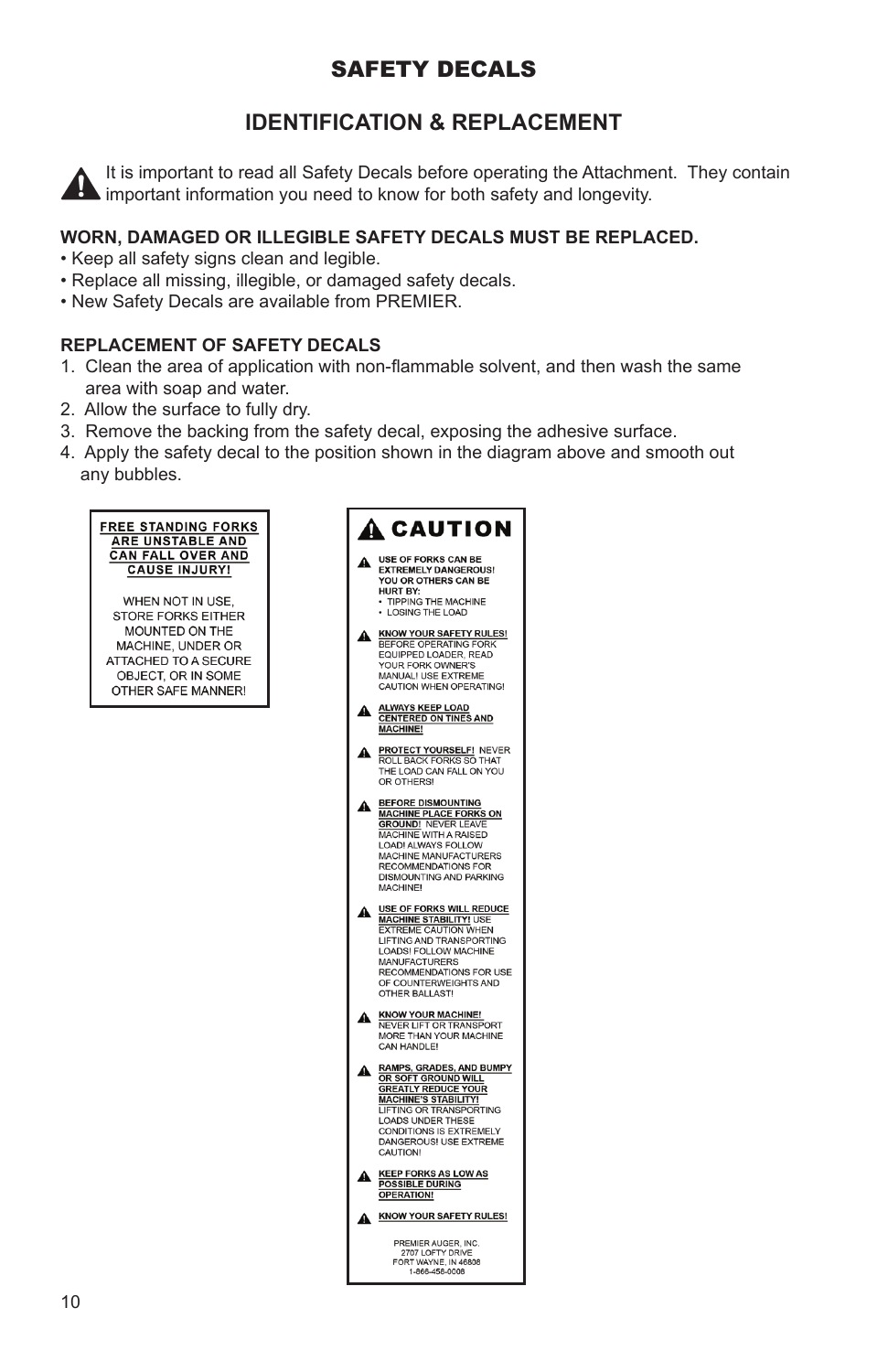## PREMIER DRIVE-IN FORKS MODEL DPF48

## **SPECIFICATIONS**

|  | # OF ATTACHMENT # OF FITS BUCKET OVERALL<br>MODEL# TINES LOAD CAPACITY BRACKETS OPENING UP TO WEIGHT |  |  |
|--|------------------------------------------------------------------------------------------------------|--|--|
|  |                                                                                                      |  |  |

## **PARTS LIST**

|                    | REF.# PART# DESCRIPTION |
|--------------------|-------------------------|
|                    |                         |
|                    |                         |
| 2 52076Rod         |                         |
| 3 52077 Rod Collar |                         |
| 452074Tine         |                         |

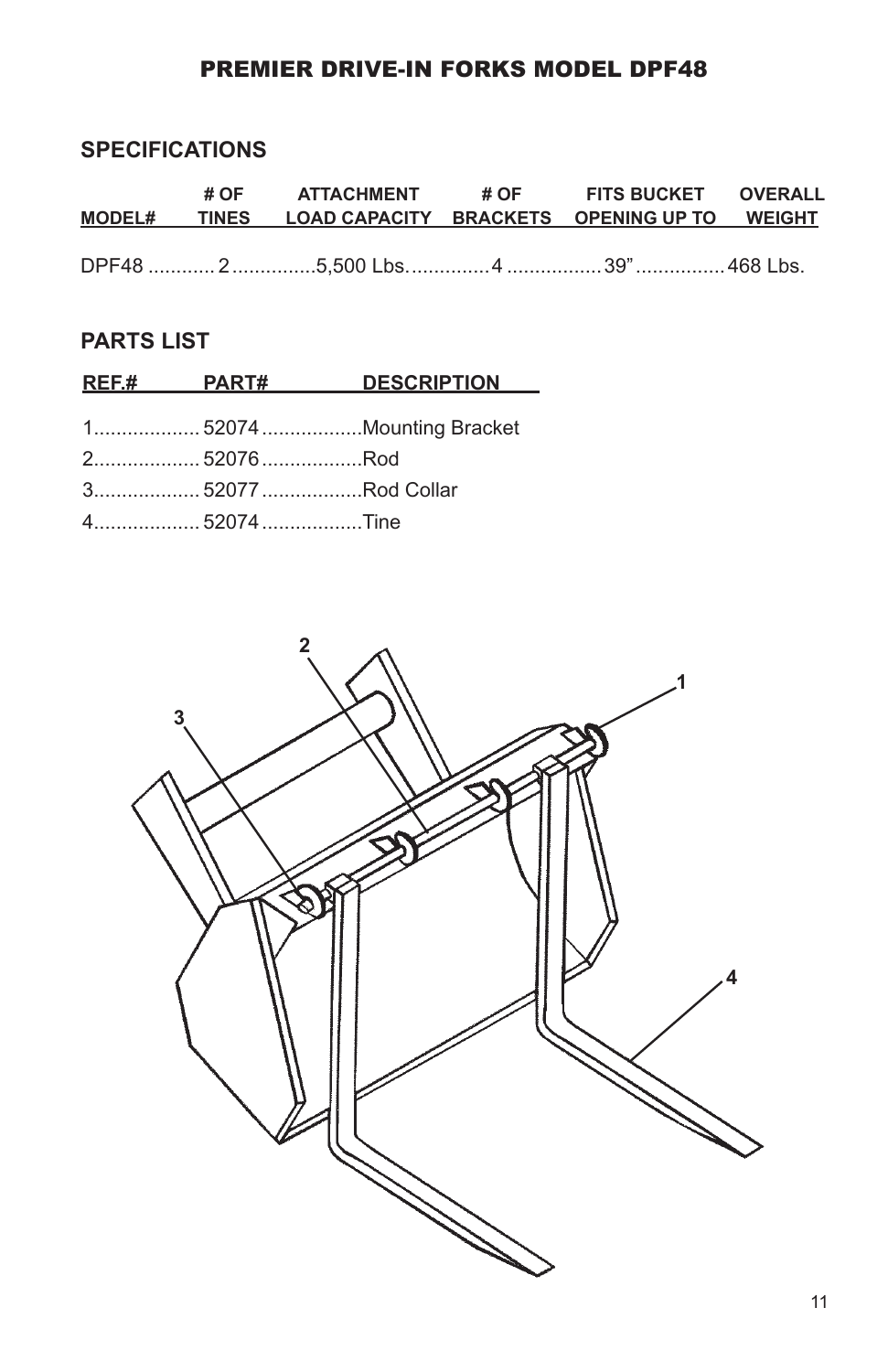## PREMIER DRIVE-IN FORKS MODEL DPF48

## **MOUNTING INSTRUCTIONS**

- 1. Slide Rod (2) through Rod Holders on fork tines and install Rod Collars (3).
- 2. With the fork tines sitting upright on a hard flat surface, use the rod as a fixture to locate the Mounting Brackets (1) across the top of the bucket.



3. Hook the Mounting Brackets (1) over the Rod (2) and space them equally across the top of the bucket. Position the two end brackets about 1" in from the ends of the Rod (2).

*For minor variations, raise or lower the bucket so that the Mounting Brackets con*tact the top of the bucket properly while engaged over the Rod. All of the Mounting *Brackets should be positioned so that the angle of the slot is the same and the Rod is in contact with the bottom of the slot.*



*If the top of the bucket is curved or there are stiffening members along the top, trim the bottom of Mounting Brackets to fit the contour of the bucket without having a gap exceeding 1/8". The Mounting Brackets must be mounted perpendicular to the top of the bucket.*

4. Tack weld the Mounting Brackets to the top of the bucket to hold them temporarily in position. Roll the bucket forward to check whether or not the slots in Mounting Brackets can be positioned to remove or install fork tines. Trim bottom edges of Mounting Brackets if needed to correct alignment.

Complete welding the Mounting Brackets to the top of the bucket:

- *• Mounting Brackets 3/8" thick require 1/4" fillet welds down both sides.*
- *• Mounting Brackets 3/4" thick require 3/8" fillet welds down both sides.*